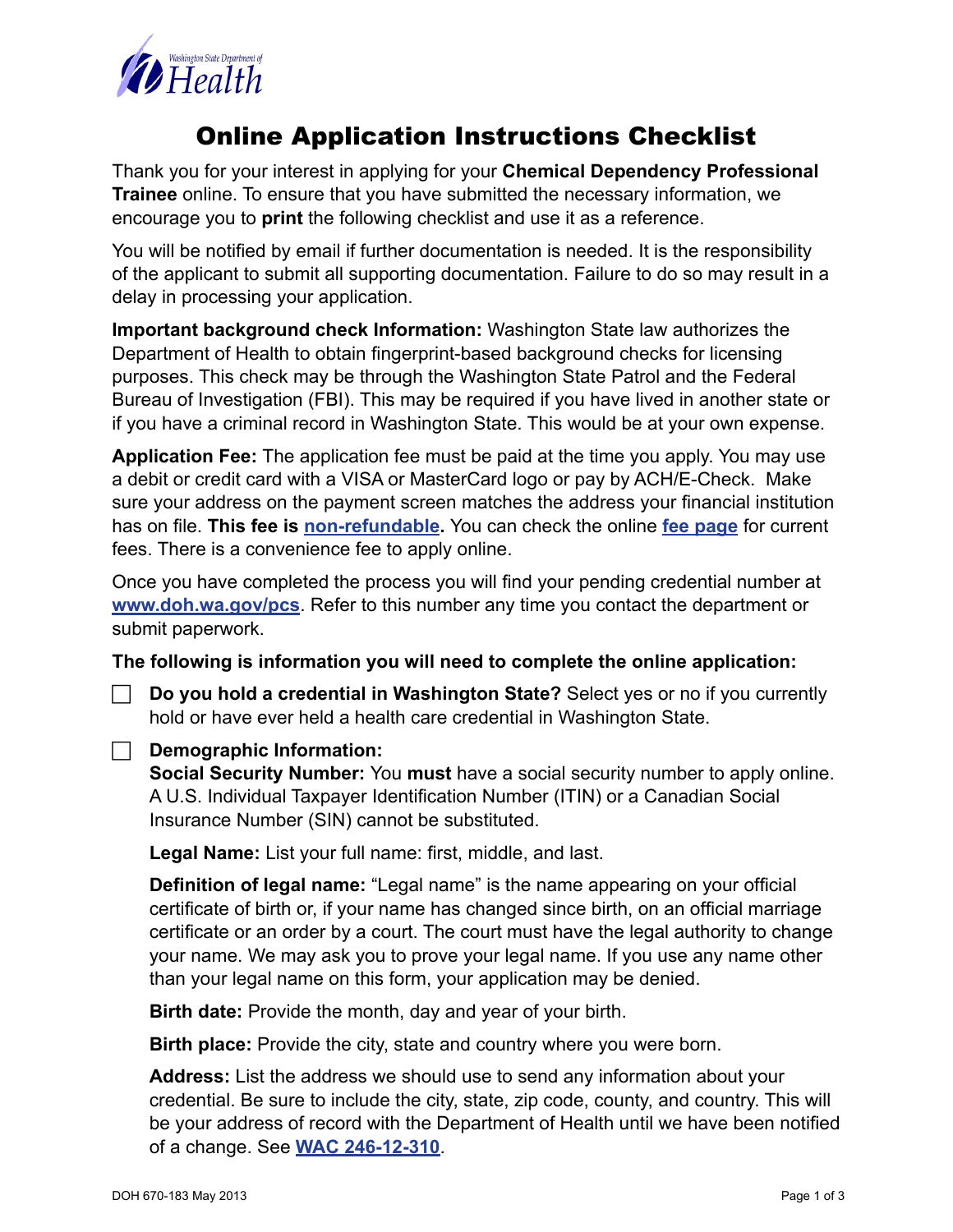**Phone, Fax and Cell Numbers:** Enter your phone, fax, and cell numbers, including area code, if you have them.

**Other Name(s):** Indicate whether you are known or have been known under any other names. If you have a name change, you must notify the Department of Health in writing. You must include proof of this change. For additional information see **[WAC 246-12-300](http://apps.leg.wa.gov/wac/default.aspx?cite=246-12-300)**.

**F** Other Licenses, Certifications, or Registrations: Select yes or no if you currently or have ever held a license, certification, or registration in another state.

A **Credential [Verification](http://www.doh.wa.gov/portals/1/Documents/Pubs/670062.pdf) form** must be sent to each state you have ever held a license, certification, or registration with. Contact each state board prior to submitting this form to expedite this process, some entities may charge a verification fee. The licensing authority must send the completed form by email or mail to the address below.

#### **Personal Data Questions:**

All applicants must answer the personal data questions. If you answer "yes" to any of the personal data questions you **must** apply with a **[paper application](http://www.doh.wa.gov/portals/1/Documents/Pubs/670093.pdf)**.

#### **E. Declaration of Education and experience:**

By applying online, I declare I am obtaining the education and experience required to receive a chemical dependency professional credential.

#### **F** Military Information:

- Have you received military training for this profession? If yes, please select "military trained". Military refers to members of the United States Armed Forces, including the United States Public Health Services Commissioned Corps.
- Under a new state law, a spouse or registered domestic partner of military personnel transferring to Washington may receive his or her health professional license more quickly. In order for us to do this, please complete the **Military [Resources](http://www.doh.wa.gov/Portals/1/Documents/Pubs/600067.pdf) form**.
- For more information and to see if you qualify, please visit the **Military [Resources](http://www.doh.wa.gov/LicensesPermitsandCertificates/ProfessionsNewReneworUpdate/MilitaryResources.aspx) page**. Email or mail the completed form and additional documents to the address listed below.

#### F **National Provider Identifier Number:**

The National Provider Identifier (NPI) is a standard unique identifier for health care professionals available from the Federal Centers for Medicare and Medicaid Services. The NPI is a 10 digit numeric identifier. If you have a NPI number, provide this on your application.

#### **F** AIDS Education and Training Attestation:

Read the AIDS education and training attestation. AIDS training may include selfstudy, direct patient care, courses, or formal training. A minimum of seven hours is required. Course content can be found in **[WAC 246-12-270](http://apps.leg.wa.gov/WAC/default.aspx?cite=246-12-270)**.

#### F **Applicant's Attestation:**

Read the applicant's attestation, if you agree with statement in its entirety, select "yes" to continue with the application.